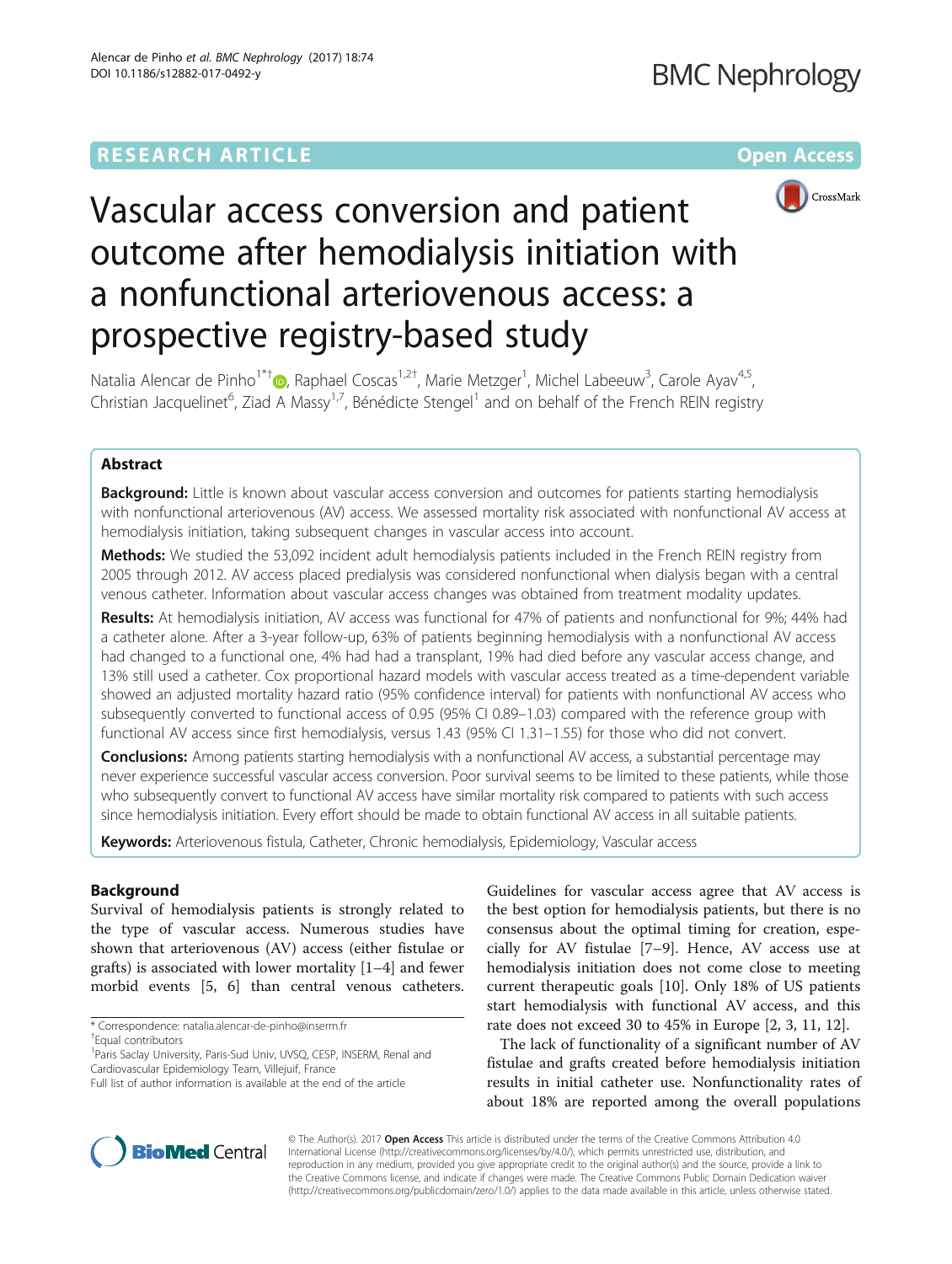of incident hemodialysis patients in Canada and the US [[2](#page-9-0)–[4\]](#page-9-0). Rates as high as 45% have been observed in elderly patients with predialysis AV fistula creation [\[13](#page-9-0)]. Because of differences in patient selection and practices for AV access placement [\[14](#page-9-0)–[16\]](#page-9-0), nonfunctionality rates, their determinants, and outcomes may differ between Europe and North America. Only a few studies have investigated outcomes when AV access was nonfunctional at hemodialysis initiation, all of them in North America [[2, 3, 13\]](#page-9-0). They report that survival is poorer with a nonfunctional than functional AV access and worst with catheters alone [\[2](#page-9-0), [3](#page-9-0)]. High rates of vascular access conversion in patients starting dialysis with a nonfunctional AV access may explain their better outcome, as suggested by studies in patients who started with a catheter and subsequently converted to a functional AV access [[17](#page-9-0)–[19](#page-9-0)]. Nonetheless, considering outcomes specifically after hemodialysis initiation with nonfunctional AV access is important in the context of the current Fistula First Catheter Last initiative, which seeks to increase the use of AV fistulae in patients in whom they are deemed feasible [[20](#page-9-0)]. We therefore used data from the French Renal Epidemiology and Information Network (REIN) registry to study changes of vascular access in patients starting hemodialysis with a nonfunctional AV access and the impact on outcome in a setting with relatively high AV access use.

## **Methods**

## Population

The French REIN registry includes all patients on renal replacement therapy (RRT) for end-stage renal disease (ESRD) – either dialysis or transplantation. It began in 2002 and progressively expanded to include the entire country in 2011. Details on methods and quality control of the REIN registry have been described elsewhere [\[21](#page-9-0)]. In this study, we considered the 55,847 patients who started hemodialysis from 2005 through 2012. After excluding minors ( $n = 370$ ) and patients with missing vascular access data ( $n = 2385$ ), we classified the remaining 53,092 patients according to their vascular access at hemodialysis initiation and by 2 data items (Fig. 1): 1/ "indicate if the vascular access at the first dialysis session was a catheter": "yes/no"; 2/"date of first AV access placement, even if it is not functional at dialysis initiation": "day/month/year". When the vascular access at the first hemodialysis session was not a catheter, patients were classified as having functional AV access, regardless of reported creation date ( $n = 25,153$ , with missing dates for 3855). The remaining 27,939 patients who started hemodialysis with a catheter were divided into 2 groups according to the date of AV access creation: when the date preceded hemodialysis initiation, patients were considered to have nonfunctional AV access  $(n = 4705)$ ; if the date was after hemodialysis initiation (9030) or was

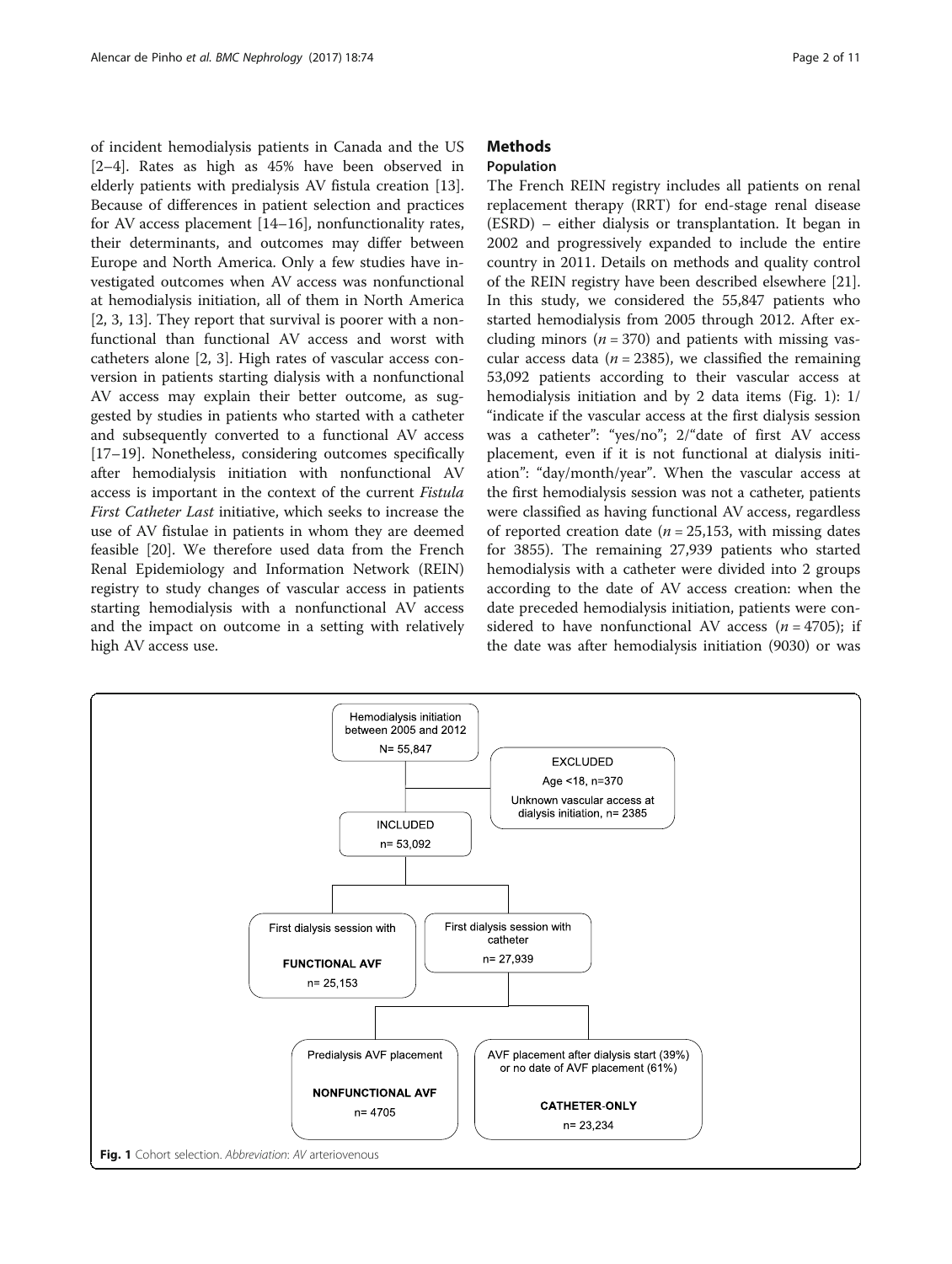## **Outcomes**

Patients were followed up for mortality, kidney transplantation, peritoneal dialysis switch, and dialysis weaning until December 31, 2013. Information about vascular access changes was obtained from modality treatment updates or annual updates in the REIN registry, which report any permanent change (excluding one-off changes) and specify the type of AV access (fistulae or grafts).

## Statistical analyses

Patient characteristics at baseline were described and compared between 3 groups defined by the type of vascular access at hemodialysis initiation, as described above: functional AV access, nonfunctional AV access, and catheter alone. Because of missing data for some variables (Table [1\)](#page-3-0), we performed multiple imputation of 20 datasets with the fully conditional specification method [\[22](#page-9-0), [23](#page-9-0)]. The imputation model included all variables in Table [1,](#page-3-0) as well as geographic region, year of first ESRD treatment, and vital status at the end of follow-up. Analyses through the 20 complete datasets were combined according to Rubin and Schencker's rules. We studied crude survival with the Kaplan-Meier method and compared the 3 vascular access groups by the log-rank test. We then used the cumulative incident function, with Gray's test, to estimate rates of conversion to functional AV access over 3 years, as well as those of renal transplantation, peritoneal dialysis switch, dialysis weaning, or death (whichever came first) as competing events, in patients who began hemodialysis with nonfunctional AV access or catheter alone [[24\]](#page-9-0). We also estimated adjusted odds ratios for lack of vascular access conversion associated with patients' characteristics in these two subgroups. Finally, we used Cox proportional hazard models to estimate crude and sequentially adjusted cause-specific mortality hazard ratios (HRs) and 95% confidence intervals (95%CI) associated with nonfunctional AV access (or catheter alone) at baseline, compared with functional AV access. HRs were first adjusted for demographic variables (age, gender, year of RRT initiation, and geographic region), then for clinical variables (comorbidities and laboratory values over the 1-month period before RRT), and finally for predialysis treatment with erythropoiesis-stimulating agents, dialysis start condition (planned or unplanned), and facility characteristics. A final model included vascular access as a time-dependent variable, which means that, for each

death, the Cox model compared the current vascular access of patient(s) who died at time t to that of all other patients who were at risk, i.e., alive on hemodialysis at that time [\[25\]](#page-9-0).

Because changes in vascular access were not dated, but reported within update intervals, we hypothesized that they occurred at the midpoint of each update interval. We also restricted analysis to patients followed up at least 3 months because of the uncertainty about vascular access change reports in patients dying within the first 3 months of hemodialysis. Mortality rates per 1000 person-years were thus calculated considering the beginning of follow-up at 3 months. Conversions to functional AV access within the first 3 months were however taken into account for patients included in this analysis. We carried out 2 sensitivity analyses: one using the end instead of the midpoint of each update interval for vascular access, and other limiting the analysis to patients with at least one annual update (84% of the study population). The proportional hazard assumption was assessed by plotting scaled Schoenfeld residuals versus rank time. Log-linearity was assessed for continuous variables. Two-sided significance tests were used and P-values <0.05 were considered significant. Robust variance estimates were used to account for facility clustering effects. All statistical analyses were performed with SAS 9.4 (SAS Institute Inc, Cary, NC).

## **Results**

Patients' median age was 71 (IQR, 59–79) years, 63% were men, 40% had diabetes and 30% at least 2 cardiovascular comorbidities. Dialysis start was unplanned for 33%. Overall, 44% started dialysis with a catheter alone, and 56% after predialysis AV access placement: 47% were functional and 9% nonfunctional. The percentage of patients with predialysis AV access placement decreased significantly from 60% in 2005 to 54% in 2012 (P-value for trend <0.001) while that of nonfunctional AV access remained stable. Table [1](#page-3-0) summarizes patient characteristics according to vascular access type at the start of hemodialysis.

## Changes in vascular access

The median follow-up was 3 years (range 1–9 years). Most patients (96%) had updated vascular access information in the first 3 months of hemodialysis; 91, 88, and 84% had updated information in the first, second, and third year of follow-up, respectively. Overall, 75% of patients alive on hemodialysis at 12 months had functional AV access, 81% at 24 months, and 84% at 36 months. These percentages were lower for patients with nonfunctional AV access at baseline than for those with functional AV access, but higher than for patients with catheter alone (Additional file [1](#page-8-0)). Of note, between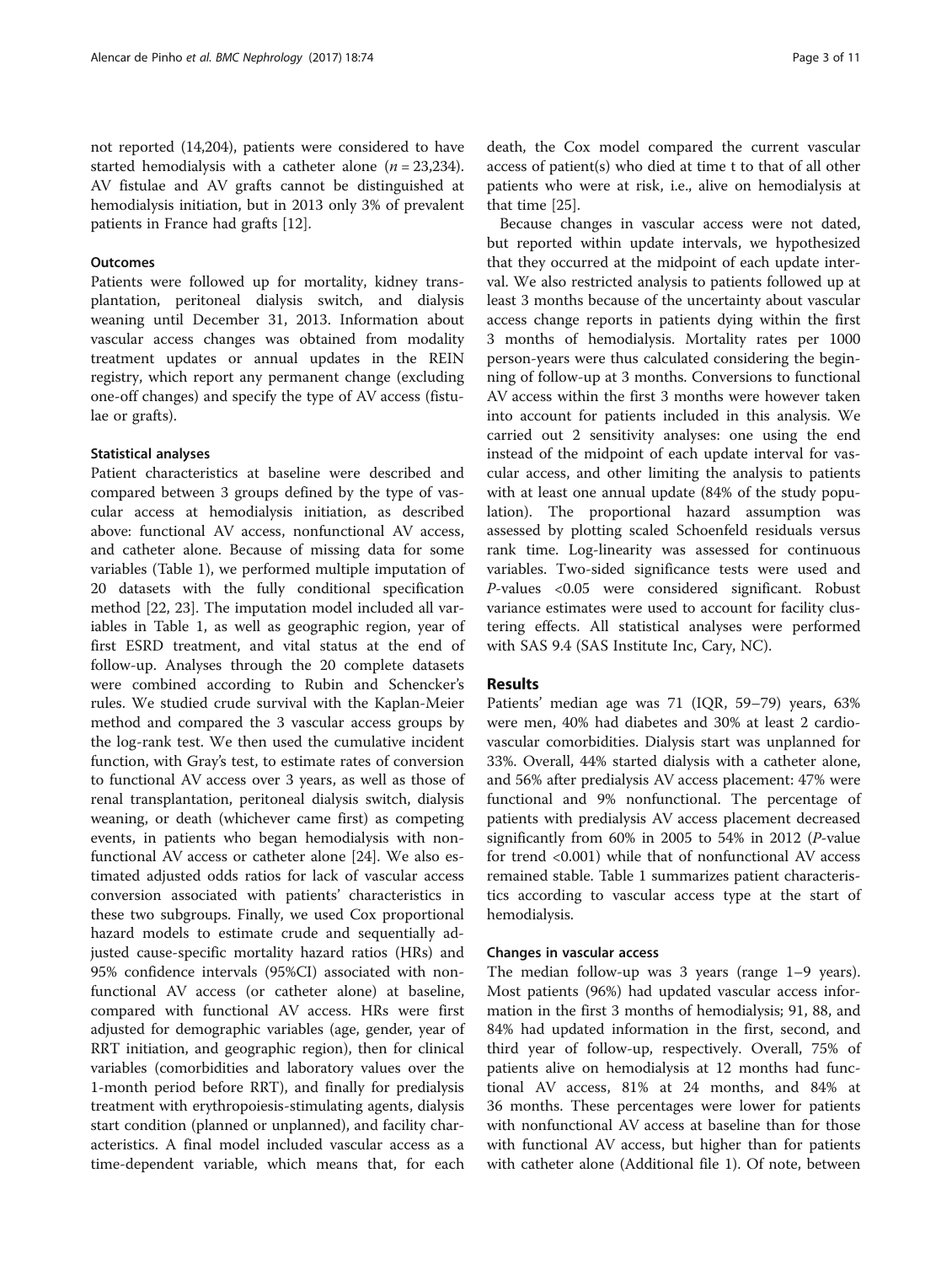| Characteristics                                                                    | Functional AV access<br>$n = 25,153$ | Nonfunctional AV access | Catheter only    | Imputed missing<br>data (%) |  |
|------------------------------------------------------------------------------------|--------------------------------------|-------------------------|------------------|-----------------------------|--|
|                                                                                    |                                      | $n = 4705$              | $n = 23,234$     |                             |  |
| Men                                                                                | 65.0                                 | 58.2                    | 62.0             | $\mathsf{O}\xspace$         |  |
| Age (years, median (IQR))                                                          | 70.4 (58.2-78.6)                     | 70.6 (59.6-78.9)        | 72.0 (59.6-80.3) | $\mathsf{O}\xspace$         |  |
| Primary renal disease                                                              |                                      |                         |                  |                             |  |
| Hypertensive/Vascular                                                              | 27.3                                 | 26.5                    | 25.4             |                             |  |
| Diabetic nephropathy                                                               | 23.1                                 | 30.9                    | 21.4             |                             |  |
| Glomerulonephritis                                                                 | 12.0                                 | 9.1                     | 9.6              | $\mathbf 0$                 |  |
| Polycystic kidney disease                                                          | 9.7                                  | 4.5                     | 2.3              |                             |  |
| Other                                                                              | 16.6                                 | 17.9                    | 26.2             |                             |  |
| Unknown                                                                            | 11.2                                 | 11.1                    | 15.3             |                             |  |
| <b>Diabetes</b>                                                                    | 38.5                                 | 49.0                    | 39.8             | 1.5                         |  |
| Number of cardiovascular comorbidities                                             |                                      |                         |                  |                             |  |
| $\mathbf 0$                                                                        | 48.8                                 | 40.1                    | 40.9             |                             |  |
| 1                                                                                  | 25.5                                 | 26.3                    | 24.6             |                             |  |
| 2                                                                                  | 15.1                                 | 17.5                    | 18.4             | 5.8                         |  |
| 3                                                                                  | 7.5                                  | 10.9                    | 11.0             |                             |  |
| 4 or 5                                                                             | 3.1                                  | 5.2                     | 5.2              |                             |  |
| Lower limb amputation                                                              | 2.3                                  | 4.3                     | 4.3              | 5.6                         |  |
| Malignancy                                                                         | 8.2                                  | 9.5                     | 15.1             | 3.1                         |  |
| Mobility status                                                                    |                                      |                         |                  |                             |  |
| Autonomous                                                                         | 87.1                                 | 79.5                    | 72.2             |                             |  |
| Needs assistance                                                                   | 9.9                                  | 14.9                    | 18.8             | 13.6                        |  |
| Totally dependent                                                                  | 3.0                                  | 5.7                     | 9.1              |                             |  |
| Body mass index (kg/m <sup>2</sup> )                                               |                                      |                         |                  |                             |  |
| < 18.5                                                                             | 4.7                                  | 5.5                     | 8.0              |                             |  |
| $[18.5 - 25.0]$                                                                    | 40.9                                 | 38.4                    | 44.6             | 26.4                        |  |
| $[25.0 - 30.0]$                                                                    | 32.5                                 | 30.6                    | 28.9             |                             |  |
| $\geq$ 30.0                                                                        | 21.9                                 | 25.5                    | 18.4             |                             |  |
| Serum albumin (g/l, mean ± SD)                                                     | $35.0 \pm 5.9$                       | $32.5 \pm 6.2$          | $30.9 \pm 6.4$   | 43.9                        |  |
| Hemoglobin (g/dl, mean $\pm$ SD)                                                   | $10.6 \pm 1.6$                       | $10.1 \pm 1.7$          | $9.7 \pm 1.8$    | 21.0                        |  |
| Predialysis ESA treatment                                                          | 59.2                                 | 55.0                    | 31.1             | 9.7                         |  |
| Estimated glomerular filtration rate (MDRD ml/min/1.73 m <sup>2</sup> )            |                                      |                         |                  |                             |  |
| eGFR≤5                                                                             | 8.7                                  | 13.2                    | 17.7             |                             |  |
| $5 < e$ GFR $\leq 10$                                                              | 53.9                                 | 52.8                    | 47.4             |                             |  |
| 10 <egfr≤15< td=""><td>28.9</td><td>25.3</td><td>23.9</td><td>17.4</td></egfr≤15<> | 28.9                                 | 25.3                    | 23.9             | 17.4                        |  |
| 15 <egfr≤20< td=""><td>6.7</td><td>6.4</td><td>7.3</td><td></td></egfr≤20<>        | 6.7                                  | 6.4                     | 7.3              |                             |  |
| eGFR>20                                                                            | 1.8                                  | 2.3                     | 3.6              |                             |  |
| Unplanned dialysis start                                                           | 9.5                                  | 37.7                    | 56.9             | 2.8                         |  |
| Facility type                                                                      |                                      |                         |                  |                             |  |
| In center                                                                          | 92.0                                 | 96.9                    | 98.3             |                             |  |
| Satellite unit                                                                     | 4.0                                  | 1.5                     | 1.0              | $\mathsf{O}\xspace$         |  |
| Self-dialysis                                                                      | $4.0\,$                              | 1.6                     | 0.7              |                             |  |

<span id="page-3-0"></span>Table 1 Patient characteristics according to vascular access at hemodialysis initiation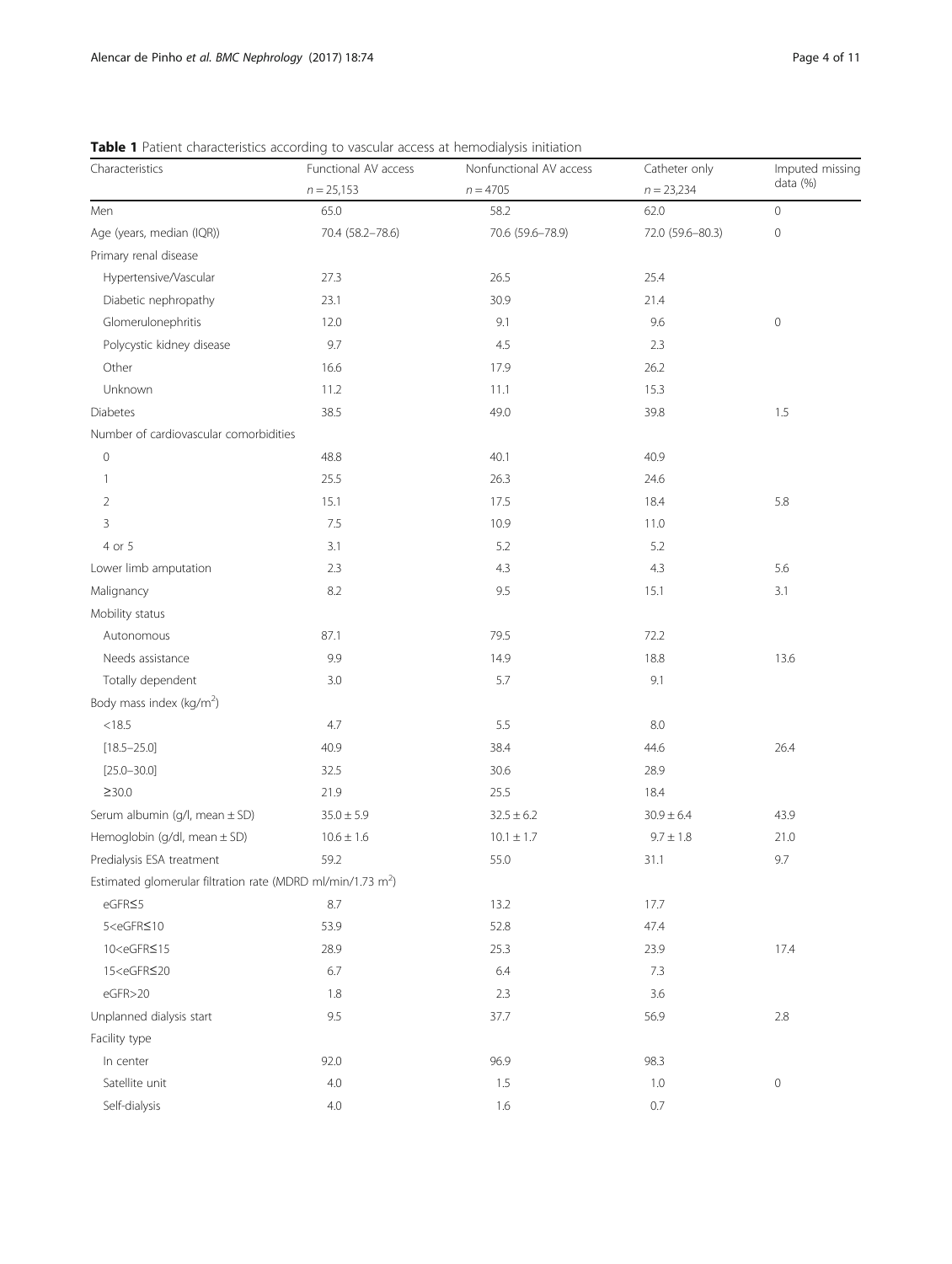|                        | $\tilde{\phantom{a}}$ |      |      |  |
|------------------------|-----------------------|------|------|--|
| Facility ownership     |                       |      |      |  |
| Public university      | 17.9                  | 27.3 | 30.9 |  |
| Public non-university  | 29.8                  | 31.7 | 31.6 |  |
| Private for-profit     | 34.0                  | 30.3 | 28.8 |  |
| Private not-for-profit | 18.4                  | 10.7 | 8.8  |  |

Table 1 Patient characteristics according to vascular access at hemodialysis initiation (Continued)

Abbreviations: AV arteriovenous, CI confidence interval, IOR interquartile range, SD standard deviation. ESA erythropoiesis-stimulating agents, MDRD Modification of Diet in Renal Disease. P values of the comparisons between the 3 groups were statistically significant at <0.0001 for every characteristic in Table [1](#page-3-0)

2 and 3% of patients classified with functional AVF actually had a functional AV graft at these time points, with no significant difference among groups. At the end of follow-up, 3075 (65.4%) and 10,156 (43.7%) patients in the nonfunctional AV access group and catheter-only group, respectively, have had at least one conversion to functional AV access. The cumulative incidence of vascular access conversion, with death and renal transplantation treated as competing events, was higher in patients with nonfunctional AV access at hemodialysis initiation than in those with catheters alone. Patients with catheter alone at dialysis initiation were nearly twice as likely to die before any reported conversion to functional AV access as those starting dialysis with nonfunctional AV access (Fig. [2a and b](#page-5-0)). Factors associated with lack of conversion to functional AV access in patients with either nonfunctional AV access or catheter only at baseline are shown in Table [2.](#page-6-0) Overall, patients who did not convert to a functional AV access were older, most often women, and had poorer health condition. However, the effect of age, malignancy, and poor mobility status on the lack of access conversion appeared to be stronger in patients with catheter only as compared to those with nonfunctional AV access at baseline.

## Mortality associated with nonfunctional AV access

During the study period, 22,635 (43%) patients died (of whom 3419 within the first three months of dialysis), 7935 (15%) had kidney transplantation, and 19,100 (36%) remained on hemodialysis. Other outcomes included switch to peritoneal dialysis (3%), dialysis weaning (3%), and loss to follow-up (1%). Kaplan-Meier curves comparing the three vascular access groups at hemodialysis initiation showed survival was best in the functional AV access group, intermediate in the nonfunctional AV access group, and poorest in the catheter alone group (log-rank P-value <0.0001; Additional file [2\)](#page-8-0). Cox proportional hazard models showed that the excess risk associated with nonfunctional AV access at hemodialysis initiation was strongly attenuated after adjustment for clinical factors, but remained a significant 10% higher after full adjustment (Additional file [3](#page-8-0)). The risk of death was lower for patients with nonfunctional AV access than for the catheter alone group. After changes in vascular access were considered, the mortality risk of patients with nonfunctional AV access who subsequently acquired functional access was similar to that of patients whose AV access was functional from the start (Fig. [3](#page-7-0)). Patients starting dialysis with a catheter alone had the highest risk of death when they continued with a catheter, and the lowest risk if they subsequently acquired a functional AV access. Hazard ratios were stable over time as indicated by the Schoenfeld residual plot (data not shown) Sensitivity analyses using the end instead of the midpoint of each update interval for vascular access or limiting the analysis to patients with at least one annual update did not materially alter these findings (Table [3\)](#page-8-0).

## **Discussion**

This study shows that in France, where the rate of predialysis AV access placement is relatively high, nonfunctional AV access at hemodialysis initiation is common and does not appear to have decreased over time. A substantial percentage of patients with nonfunctional AV access at first hemodialysis may never acquire a functional AV access which is associated with increased mortality risk. In contrast, the outcome of patients with a nonfunctional AV access converting to a functional one appears similar to that of those starting with a functional AV access. These findings have important implications for clinical practice and public health policies.

The 9% frequency of nonfunctional AV access at hemodialysis initiation in our study is of the same order of magnitude as that reported in Canada (9%) [\[4](#page-9-0)], but lower than in the US (18%) [\[2](#page-9-0), [3](#page-9-0)]. Nevertheless, the relative weight of nonfunctional AV accesses among all those created predialysis was much lower in France than in North America. About 16% of patients with predialysis AV access started hemodialysis with a catheter in France, while this percentage was 33% in Canada and about 50% in the US. The Dialysis Outcomes and Practice Patterns Study (DOPPS) has pointed out several differences in both patient characteristics and clinical practices between Europe and North America that may explain this discrepancy. For instance, hemodialysis patients in North America have more comorbidities than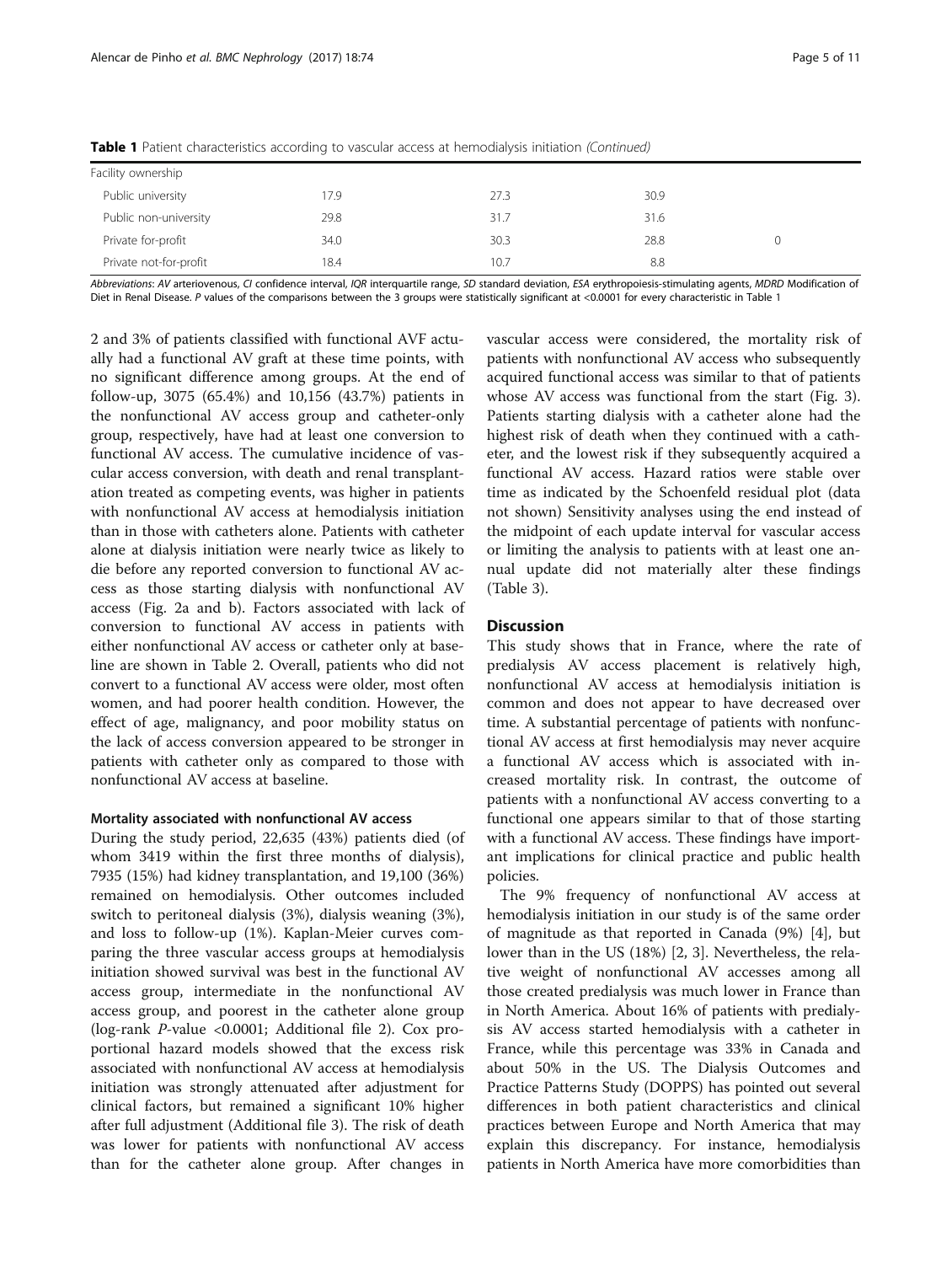those in Europe [\[26](#page-9-0)], and these are well established determinants of poor AV access use and patency [[27](#page-9-0), [28](#page-9-0)]. Most striking, however, are the differences in practices. Not only are rates of AV access at hemodialysis initiation in Europe substantially higher than in North America [\[14](#page-9-0), [29](#page-9-0)], but surgical training has been shown to differ between these 2 regions, and more training with AV access, as found in Europe, is associated with both AV access creation and patency [[30](#page-9-0)]. Once an AV access is placed, the involvement of the access surgeon in monitoring it for maturation and functional use or in planning for another access in case of failure may impact functionality rates. Nevertheless, information is lacking about the relationship of the access

surgeon to the dialysis patient after AV access is placed. Earlier AV fistula cannulation in European countries [\[14](#page-9-0)] may also partly explain the lower prevalence of nonfunctional AV access in our study.

As expected, nonfunctional AV access at hemodialysis initiation was associated with an increase of 10% in overall mortality risk, compared with functional AV access. Since AV fistulae account for 97% of the AV access in France, this increased risk is lower than the 30% excess mortality associated with maturing compared with mature AV fistulae observed in all US adult patients who started dialysis between 2006 and 2010 [[3\]](#page-9-0). This excess mortality risk was even higher in elderly patients in the



<span id="page-5-0"></span>a  $100$ 

80

60

19%

13%  $4%$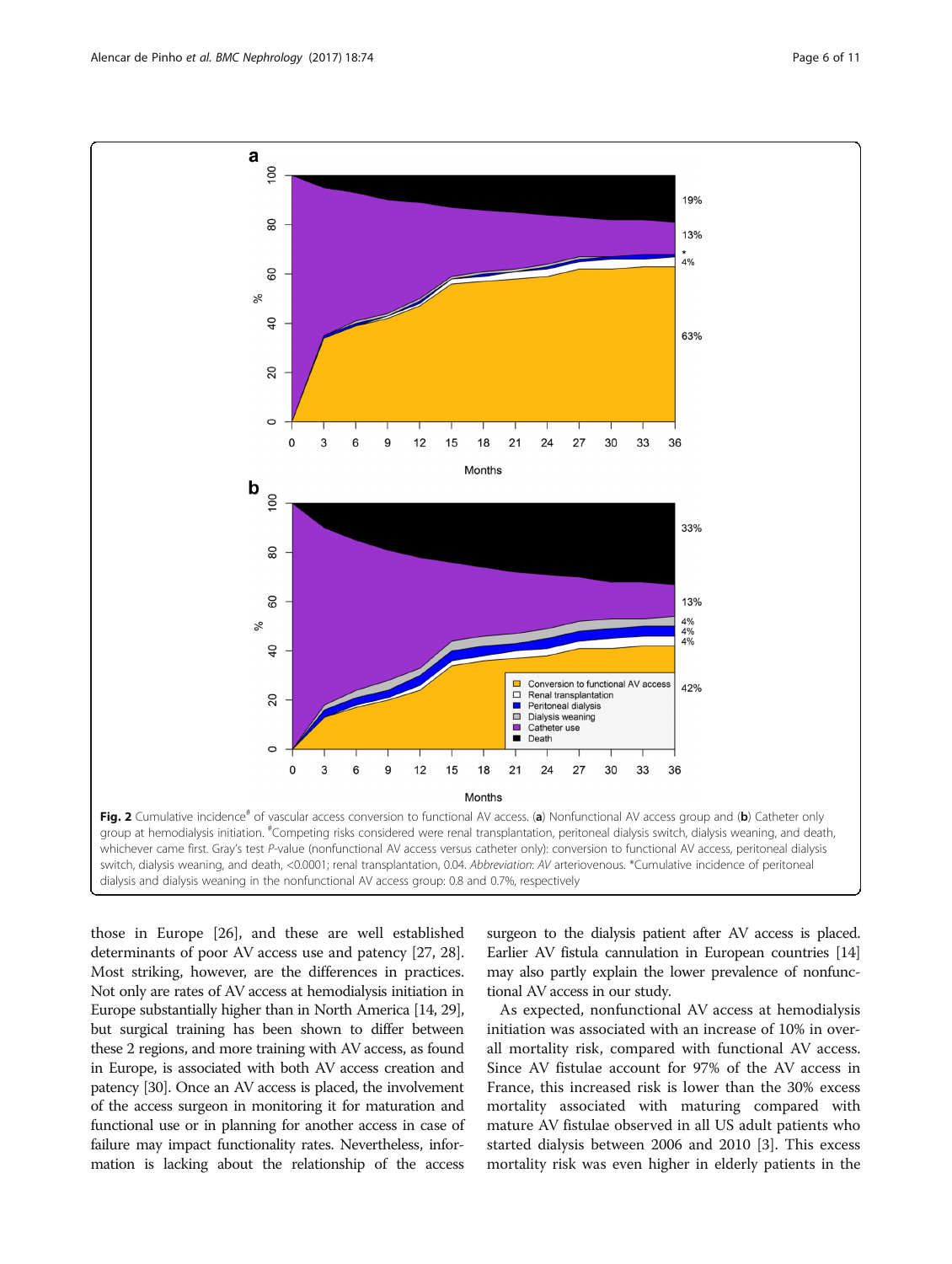| Characteristics                                                                                                                                      | Vascular access at baseline |            |                        |            | $P$ -value for interaction <sup>a</sup> |
|------------------------------------------------------------------------------------------------------------------------------------------------------|-----------------------------|------------|------------------------|------------|-----------------------------------------|
|                                                                                                                                                      | Nonfunctional AV access     |            | Catheter only          |            |                                         |
|                                                                                                                                                      | aOR (95% CI)                | $P$ -value | aOR (95% CI)           | $P$ -value |                                         |
| Women                                                                                                                                                | $1.25(1.10-1.43)$           | 0.0009     | $1.28(1.20-1.36)$      | < 0.0001   | 0.9514                                  |
| Age (1-year increase)                                                                                                                                | $1.01(1.01 - 1.02)$         | < 0.0001   | $1.02(1.01 - 1.02)$    | < 0.0001   | 0.0117                                  |
| Primary renal disease                                                                                                                                |                             | 0.5615     |                        | < 0.0001   | 0.0938                                  |
| Hypertensive/Vascular                                                                                                                                | $0.94(0.73 - 1.22)$         |            | $0.93(0.83 - 1.04)$    |            |                                         |
| Diabetic nephropathy                                                                                                                                 | $0.94(0.71 - 1.25)$         |            | $0.84(0.74 - 0.95)$    |            |                                         |
| Glomerulonephritis                                                                                                                                   |                             |            |                        |            |                                         |
| Polycystic kidney disease                                                                                                                            | $1.11(0.76 - 1.61)$         |            | $0.79(0.64 - 0.97)$    |            |                                         |
| Other                                                                                                                                                | $1.13(0.87 - 1.47)$         |            | $1.19(1.07 - 1.33)$    |            |                                         |
| Unknown                                                                                                                                              | $1.00(0.75 - 1.34)$         |            | $1.15(1.03 - 1.29)$    |            |                                         |
| Diabetes                                                                                                                                             | $0.92(0.77 - 1.10)$         | 0.3405     | $0.99(0.92 - 1.07)$    | 0.8856     | 0.6441                                  |
| Number of cardiovascular comorbidities                                                                                                               |                             | 0.0008     |                        | < 0.0001   | 0.4444                                  |
| $\mathbf{0}$                                                                                                                                         |                             |            |                        |            |                                         |
| 1                                                                                                                                                    | $1.19(1.01 - 1.40)$         |            | $1.12(1.04 - 1.21)$    |            |                                         |
| $\overline{2}$                                                                                                                                       | $1.27(1.04 - 1.54)$         |            | $1.39(1.28 - 1.52)$    |            |                                         |
| 3                                                                                                                                                    | $1.45(1.16-1.82)$           |            | $1.58(1.42 - 1.75)$    |            |                                         |
| 4 or 5                                                                                                                                               | 2.09 (1.55-2.82)            |            | $1.88(1.63 - 2.17)$    |            |                                         |
| Lower limb amputation                                                                                                                                | $1.13(0.73 - 1.74)$         | 0.5884     | $1.26(1.07-1.47)$      | 0.0050     | 0.3740                                  |
| Malignancy                                                                                                                                           | $1.23(0.99 - 1.52)$         | 0.0592     | $1.65(1.51-1.79)$      | < 0.0001   | 0.0056                                  |
| Mobility status                                                                                                                                      |                             | < 0.0001   |                        | < 0.0001   | 0.0105                                  |
| Autonomous                                                                                                                                           |                             |            |                        |            |                                         |
| Needs assistance                                                                                                                                     | $1.41(1.17-1.69)$           |            | $1.61(1.48-1.74)$      |            |                                         |
| Totally dependent                                                                                                                                    | $2.05(1.55 - 2.70)$         |            | $2.90(2.56 - 3.28)$    |            |                                         |
| Body mass index (kg/m <sup>2</sup> )                                                                                                                 |                             | 0.9333     |                        | 0.0003     | 0.0856                                  |
| < 18.5                                                                                                                                               | $1.03(0.73 - 1.47)$         |            | $1.21(1.07-1.36)$      |            |                                         |
| $[18.5 - 25.0]$                                                                                                                                      |                             |            |                        |            |                                         |
| $[25.0 - 30.0]$                                                                                                                                      | $1.01(0.86 - 1.19)$         |            | $0.96(0.89 - 1.03)$    |            |                                         |
| $\geq$ 30.0                                                                                                                                          | $1.03(0.86 - 1.23)$         |            | $0.85(0.78 - 0.94)$    |            |                                         |
| Serum albumin (1-g/l increase)                                                                                                                       | $0.99(0.98 - 1.01)$         | 0.3773     | $0.99(0.99 - 1.00)$    | 0.0033     | 0.2750                                  |
| Anemia (hemoglobin <10 g/dl)                                                                                                                         | $0.95(0.83 - 1.10)$         | 0.5156     | $0.91(0.85 - 0.97)$    | 0.0027     | 0.6696                                  |
| Predialysis ESA treatment                                                                                                                            | 1.12 (0.98-1.27)            | 0.0899     | $1.04(0.97 - 1.11)$    | 0.3031     | 0.3383                                  |
| Estimated glomerular filtration rate (MDRD ml/min/1.73 m <sup>2</sup> )                                                                              |                             | 0.0037     |                        | < 0.0001   | 0.9829                                  |
| eGFR≤5                                                                                                                                               | $0.68$ $(0.54 - 0.86)$      |            | $0.75(0.68 - 0.83)$    |            |                                         |
| 5 <egfr≤10< td=""><td><math>0.88</math> <math>(0.74 - 1.03)</math></td><td></td><td><math>0.91(0.84 - 0.99)</math></td><td></td><td></td></egfr≤10<> | $0.88$ $(0.74 - 1.03)$      |            | $0.91(0.84 - 0.99)$    |            |                                         |
| 10 <egfr≤15< td=""><td></td><td></td><td></td><td></td><td></td></egfr≤15<>                                                                          |                             |            |                        |            |                                         |
| 15 <egfr≤20< td=""><td><math>1.11(0.83 - 1.48)</math></td><td></td><td>1.19 (1.04-1.37)</td><td></td><td></td></egfr≤20<>                            | $1.11(0.83 - 1.48)$         |            | 1.19 (1.04-1.37)       |            |                                         |
| eGFR>20                                                                                                                                              | $1.38(0.90 - 2.12)$         |            | $1.35(1.13 - 1.60)$    |            |                                         |
| Facility type                                                                                                                                        |                             | 0.0001     |                        | 0.0001     | 0.3805                                  |
| In center                                                                                                                                            |                             |            |                        |            |                                         |
| Satellite unit                                                                                                                                       | $0.37(0.19 - 0.73)$         |            | $0.59(0.42 - 0.82)$    |            |                                         |
| Self-dialysis                                                                                                                                        | $0.28(0.14 - 0.57)$         |            | $0.48$ $(0.35 - 0.65)$ |            |                                         |

<span id="page-6-0"></span>Table 2 Patient characteristics associated with lack of conversion to functional AV access in patients starting hemodialysis with nonfunctional AV access or with catheter only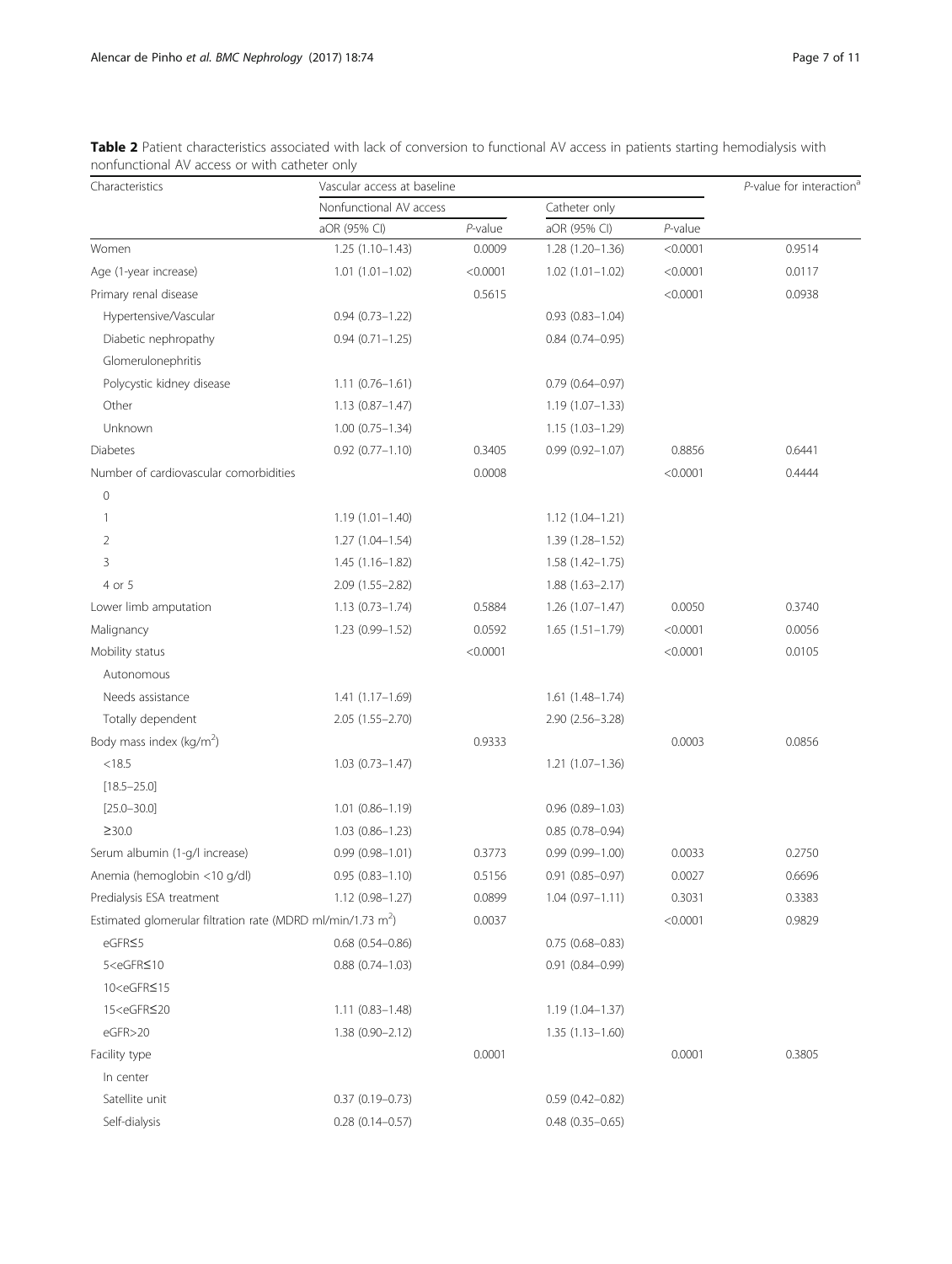| Facility ownership     |                     | 0.0790              | 0.1452 | 0.6509 |
|------------------------|---------------------|---------------------|--------|--------|
| Public university      |                     |                     |        |        |
| Public non-university  | $0.77(0.66 - 0.91)$ | $0.82(0.76 - 0.89)$ |        |        |
| Private for-profit     | $0.78(0.66 - 0.92)$ | $0.79(0.73 - 0.85)$ |        |        |
| Private not-for-profit | $1.11(0.88 - 1.40)$ | $0.94(0.85 - 1.05)$ |        |        |

<span id="page-7-0"></span>Table 2 Patient characteristics associated with lack of conversion to functional AV access in patients starting hemodialysis with nonfunctional AV access or with catheter only (Continued)

<sup>a</sup>P-value for interaction between patient characteristic and AV access at baseline. ORs were adjusted for year of hemodialysis initiation and for all variables in<br>Table 2. Abbreviations: aOP adjusted odds ratio. CL confid Table [2](#page-6-0). Abbreviations: aOR adjusted odds ratio, CI confidence interval, AV arteriovenous, ref reference, ESA erythropoiesis-stimulating agents, MDRD Modification of Diet in Renal Disease

US [[2\]](#page-9-0). Discrepancies in mortality risk estimates associated with nonfunctional AV access at hemodialysis initiation between the 2 countries may, however, reflect differences in the rate of conversion to functional AV access after dialysis initiation, as our findings suggest. The availability of updated vascular access status during follow-up in the REIN registry enabled us to determine that patients with nonfunctional AV access at hemodialysis initiation had lower rates of functional AV access during the first 3 years of RRT than patients who started with functional AV access, but higher rates than patients who started with catheter alone. Our results indicate that the excess mortality risk in patients starting hemodialysis with a catheter, either because no AV access was placed or because it was nonfunctional, is limited to patients who remained on dialysis with a catheter. Thus, once a permanent vascular access was in place for patients with nonfunctional AV access at initiation, their mortality risk was similar to those with functional AV access at first dialysis. Nevertheless, despite adjusting for several potential confounders, we cannot completely rule out a selection effect, with healthier individuals chosen for AV access conversion, as an explanation of the better outcome of this subgroup of patients. Such a selection effect is at least partly indicated by the overall poorer health condition of patients who did not convert to a functional AV access, notably in the catheter only group. Moreover, patients with a catheter alone at baseline and subsequent functional AV access had the lower mortality risk among the studied groups.

These findings, however, are consistent with those from DOPPS, which showed that in patients initiating dialysis with a catheter, conversion to a permanent AV access was associated with an adjusted mortality HR of 0.69 (95% CI, 0.55–0.85) [\[18](#page-9-0)]. Similarly, the HEMO study showed no difference in mortality risk between patients with longterm AV access versus those who converted from catheter in the preceding year of treatment [[17](#page-9-0)]. Likewise, in prevalent dialysis patients treated in Fresenius Medical Care facilities, catheter conversion to AV access within a 4-month period was associated with a mortality risk in the following 8 months similar to that of patients with AV access from the outset of the follow-up [\[19\]](#page-9-0).

Our finding that survival was similar in patients with functional AV access after hemodialysis initiation, regardless of their vascular access at the start, should not be interpreted as calling into question the fistula first



Fig. 3 Adjusted mortality hazard ratios associated with baseline vascular access taking subsequent changes into account. Patients with a follow-up shorter than 3 months were excluded. The model was adjusted for all variables in Table [1](#page-3-0) as well as region, year of hemodialysis initiation, and vascular access changes as time dependent variable. \*Mortality rate per 1000 patient-years. Abbreviations: AV arteriovenous, HR hazard ratio, CI confidence interval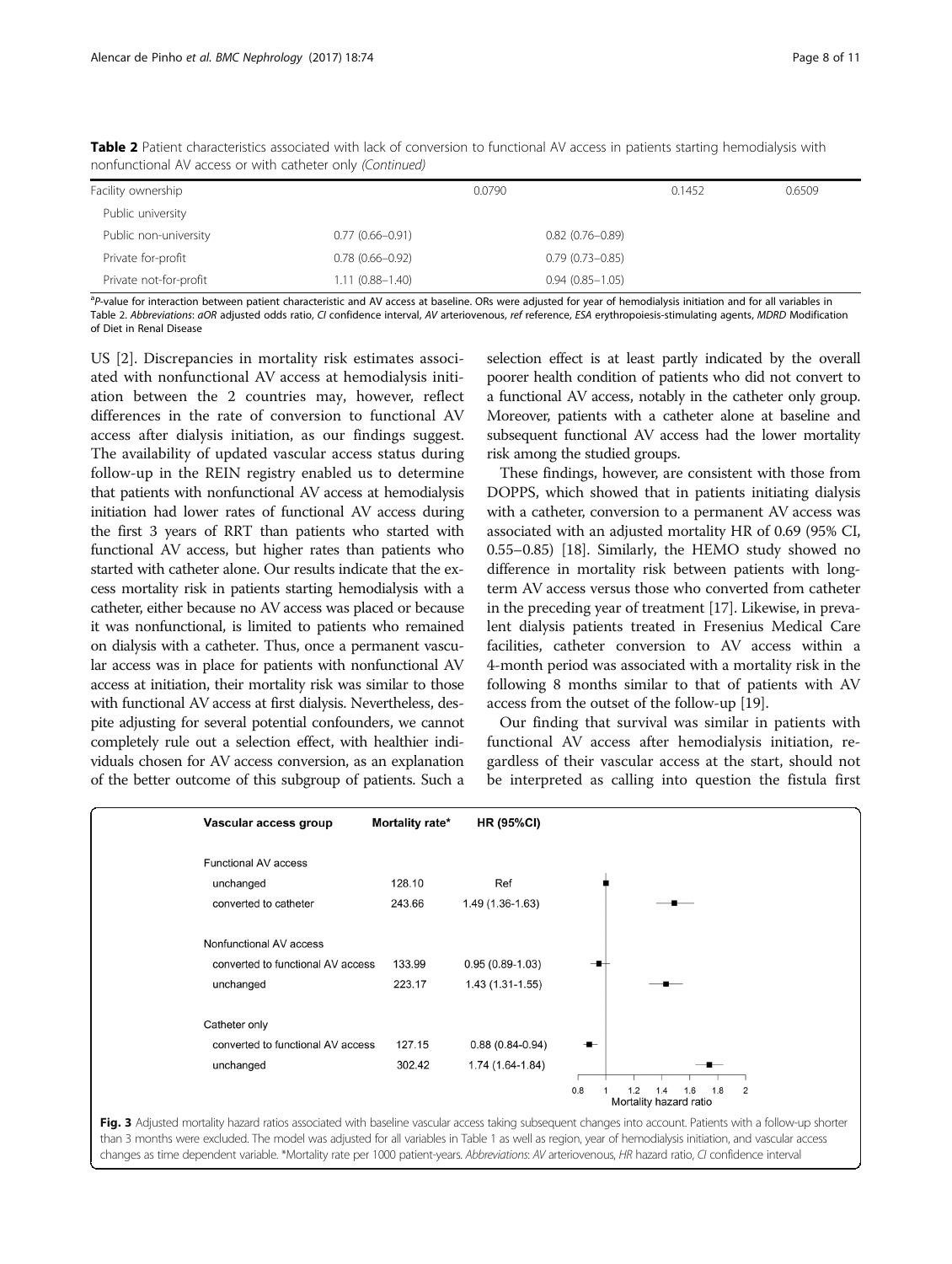#### <span id="page-8-0"></span>Table 3 Sensitivity analyses

| Sensitivity analyses :               | Setting changes<br>at the end of the<br>interval | Limiting population to<br>those with at least one<br>annual update |  |  |
|--------------------------------------|--------------------------------------------------|--------------------------------------------------------------------|--|--|
| Vascular access group                | HR (95% CI)                                      |                                                                    |  |  |
| <b>Functional AV access</b>          |                                                  |                                                                    |  |  |
| unchanged                            | 1                                                |                                                                    |  |  |
| converted to catheter                | 1.62 (1.48–1.78)                                 | $1.60(1.44 - 1.77)$                                                |  |  |
| Nonfunctional AV access              |                                                  |                                                                    |  |  |
| converted to<br>functional AV access | $1.05(0.97 - 1.13)$                              | $0.98(0.91 - 1.06)$                                                |  |  |
| unchanged                            | $1.25(1.15 - 1.35)$                              | $1.55(1.41 - 1.69)$                                                |  |  |
| Catheter only                        |                                                  |                                                                    |  |  |
| converted to<br>functional AV access | $1.02(0.96 - 1.08)$                              | $0.90(0.84 - 0.95)$                                                |  |  |
| unchanged                            | $1.53(1.45 - 1.61)$                              | $1.94(1.83 - 2.06)$                                                |  |  |

Patients with a follow-up shorter than 3 months were excluded. The model was adjusted for all variables in Table [1](#page-3-0) as well as region, year of hemodialysis initiation, and vascular access changes as time dependent variable. Abbreviations: AV arteriovenous, HR hazard ratio, CI confidence interval

CI confidence interval Adjusted mortality hazard ratios associated with initial vascular access taking subsequent changes into account

principle. In our study, only 63% of patients with nonfunctional AV access at initiation converted to a functional one. Moreover, the catheter use itself may have prevented conversion to a functional access for some patients: catheter use is associated with mortality risk, and some patients may have had catheter-related early deaths. Moreover, catheter use may contribute to subsequent AV access failure due to central venous stenosis [[5, 31,](#page-9-0) [32](#page-10-0)]. Given that AV fistulae may never be successful for some fraction of patients because of their poor vascular condition, the potential of AV grafts for reducing catheter use should be considered. Studies in the US have shown similar outcomes for AV fistulae and AV grafts in some subpopulations [\[33, 34\]](#page-10-0).

Major strengths of this study include the size and unselected nature of our registry-based population, which enable generalization of our results to France and other European countries having similar context. In addition, we were able to take major potential confounders into account in the multivariate analyses, including numerous comorbidities and treatment conditions. Lastly, updated information on vascular access was available, and very few patients were lost to follow-up.

Our study also has limitations. First, the prevalence of nonfunctional AV access may be underestimated due to missing AV creation dates. Because the presence of AV access itself at start is not recorded, but only its date of creation if any, we do not know how many patients among those with no reported creation date had no AV access and how many had a missing date for AV access creation. The percentage of missing dates is known,

however, for patients who started with functional AV access (15%). Simulation of missing date rates showed that their potential impact on the prevalence estimate of nonfunctional AV access would be low: for example, 10% instead of 9%, if the missing date rate was 15% for both the functional and nonfunctional AV access groups, and 13%, if this rate was twice as high (30%) for the nonfunctional access group. Second, available data did not allow to specify whether the nonfunctional access was patent but not sufficiently matured, or failed and not salvageable. Finally, the vascular access update was interval-censored, which may have resulted in misclassification. Nevertheless, sensitivity analysis using the end of each interval provided consistent findings. Moreover, because annual updates in the REIN registry concern patients' permanent treatment, our data are likely to reflect outcomes associated with long-term use of a given vascular access.

## Conclusion

In France with its relatively high rate of predialysis AV access creation, AV access is nonfunctional at hemodialysis initiation for a substantial percentage of patients. Importantly, conversion to functional AV access in patients who started on catheter is associated with similar mortality risk as compared to that of patients with functional AV access from the beginning. However, the reasons why a significant number of predialysis AV accesses never become functional require further investigation to identify potentially modifiable risk factors.

## Additional files

[Additional file 1:](dx.doi.org/10.1186/s12882-017-0492-y) Prevalence of functional AV access at 12, 24, and 36 months according to the type of vascular access at hemodialysis initiation. Abbreviation: AV, arteriovenous. (TIF 1406 kb)

[Additional file 2:](dx.doi.org/10.1186/s12882-017-0492-y) Kaplan-Meier survival curves according to vascular access group at hemodialysis initiation. Abbreviation: AV, arteriovenous. (TIF 2362 kb)

[Additional file 3:](dx.doi.org/10.1186/s12882-017-0492-y) Crude and adjusted hazard ratios of mortality according to vascular access at first hemodialysis for patients followed for three months or more. (DOCX 12 kb)

#### Abbreviations

AV: Arteriovenous; CI: Confidence interval; ESRD: End-stage renal disease; HR: Hazard ratio; REIN: Renal epidemiology and information network; RRT: Renal replacement therapy; US: United States

#### Acknowledgements

We thank all the registry participants, especially the nephrologists and professionals who collected the data and conducted the quality control. The dialysis units participating in the registry are listed in its annual report: [http://](http://www.agence-biomedecine.fr/IMG/pdf/rapport_rein2013.pdf) [www.agence-biomedecine.fr/IMG/pdf/rapport\\_rein2013.pdf.](http://www.agence-biomedecine.fr/IMG/pdf/rapport_rein2013.pdf) Part of this work was presented orally at the 53rd congress ERA-EDTA in Vienna, Austria, May 21st–24th.

#### Funding

This work was supported by a research grant from the French Biomedicine Agency, Recherche REIN.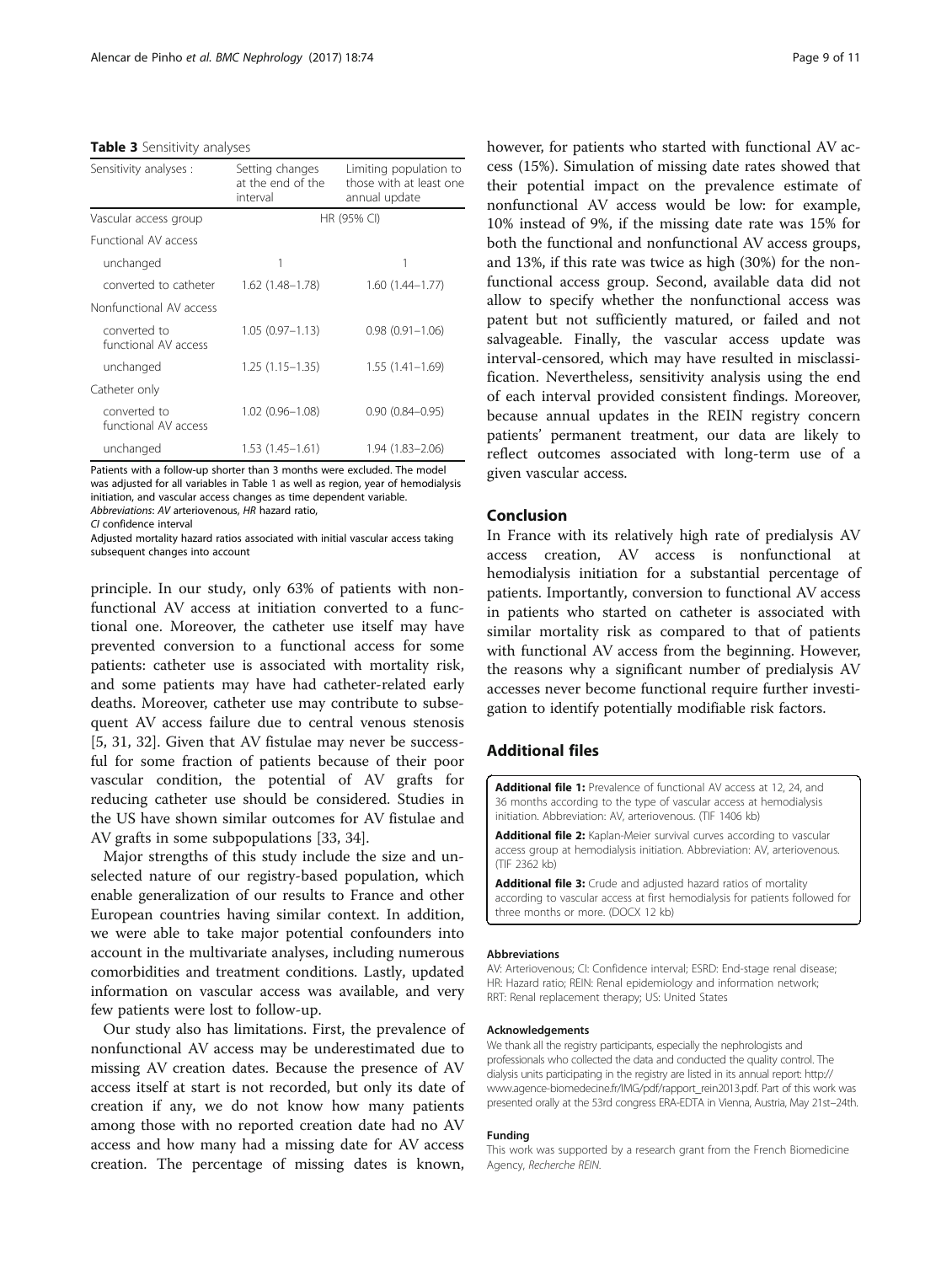## <span id="page-9-0"></span>Availability of data and materials

The restrictions due to French Personal data protection regulation (CNIL) prohibit the authors from making the minimal data set publicly available. The access to the data of the REIN registry is governed by a charter. It implies the approval by the REIN scientific board which analyses each request. Information about the data of the REIN registry can be requested by mail to Dr Christian Jacquelinet who manages the REIN registry at the French Biomedicine Agency (christian.jacquelinet@biomedecine.fr).

#### Authors' contributions

Conception and design were done by NAP, RC, ZM and BS. Statistical analysis were done by NAP. Interpretation of the data and drafting the article were done by NAP, RC, MM, ML, CA, CJ, ZM and BS. All authors read and approved the final manuscript.

#### Competing interests

The authors declare that they have no competing interests.

#### Consent for publication

Not applicable.

### Ethics approval and consent to participate

The REIN registry was approved by the relevant French committees, the Comité consultatif sur le traitement de l'information en matière de recherche (CCTIRS) and the Commission nationale de l'informatique et des libertés (CNIL N° 903188). For population-based registries requiring exhaustiveness, French regulations require that patients be informed by the clinic that they can choose not to participate (opt-out). This study was approved by the French Biomedicine Agency and included patients' information which have been anonymized and de-identified directly in the database and before the extraction for analysis.

#### Author details

<sup>1</sup> Paris Saclay University, Paris-Sud Univ, UVSQ, CESP, INSERM, Renal and Cardiovascular Epidemiology Team, Villejuif, France. <sup>2</sup>Division of Vascular Surgery, Ambroise Paré University Hospital, Boulogne-Billancourt, France. <sup>3</sup>Lyon-Sud University Hospital, Pierre-Bénite, France. <sup>4</sup>CHRU Nancy, Pôle S2R, Epidémiologie et Evaluations Cliniques, Nancy, France. <sup>5</sup>Inserm, CIC-1433 Epidémiologie Clinique, Nancy, France. <sup>6</sup>Biomedicine Agency, Saint Denis, France. <sup>7</sup> Division of Nephrology, Ambroise Paré University Hospital, Boulogne-Billancourt, France.

### Received: 29 July 2016 Accepted: 15 February 2017 Published online: 22 February 2017

#### References

- 1. Ravani P, Palmer SC, Oliver MJ, Quinn RR, MacRae JM, Tai DJ, et al. Associations between hemodialysis access type and clinical outcomes: a systematic review. J Am Soc Nephrol. 2013;24(3):465–73.
- 2. Grubbs V, Wasse H, Vittinghoff E, Grimes BA, Johansen KL. Health status as a potential mediator of the association between hemodialysis vascular access and mortality. Nephrol Dial Transplant. 2014;29(4):892–8.
- Malas MB, Canner JK, Hicks CW, Arhuidese IJ, Zarkowsky DS, Qazi U, et al. Trends in incident hemodialysis access and mortality. JAMA Surg. 2015;150(5):441–8.
- 4. Al-Jaishi AA, Lok CE, Garg AX, Zhang JC, Moist LM. Vascular access creation before hemodialysis initiation and use: a population-based cohort study. Clin J Am Soc Nephrol. 2015;10(3):418–27.
- 5. Xue H, Ix JH, Wang W, Brunelli SM, Lazarus M, Hakim R, et al. Hemodialysis access usage patterns in the incident dialysis year and associated catheterrelated complications. Am J Kidney Dis. 2013;61(1):123–30.
- Ng LJ, Chen F, Pisoni RL, Krishnan M, Mapes D, Keen M, et al. Hospitalization risks related to vascular access type among incident US hemodialysis patients. Nephrol Dial Transplant. 2011;26(11):3659–66.
- 7. Tordoir J, Canaud B, Haage P, Konner K, Basci A, Fouque D, et al. EBPG on vascular access. Nephrol Dial Transplant. 2007;22 Suppl 2:ii88–ii117.
- 2006 Updates Clinical Practice Guidelines and Recommendations [Internet]. [cited 2016 Jan 5]. Available from: [https://www.kidney.org/sites/default/files/](https://www.kidney.org/sites/default/files/docs/12-50-0210_jag_dcp_guidelines-va_oct06_sectionc_ofc.pdf) [docs/12-50-0210\\_jag\\_dcp\\_guidelines-va\\_oct06\\_sectionc\\_ofc.pdf](https://www.kidney.org/sites/default/files/docs/12-50-0210_jag_dcp_guidelines-va_oct06_sectionc_ofc.pdf)
- Sidawy AN, Spergel LM, Besarab A, Allon M, Jennings WC, Padberg FTJ, et al. The Society for Vascular Surgery: clinical practice guidelines for the

surgical placement and maintenance of arteriovenous hemodialysis access. J Vasc Surg. 2008;48(5 Suppl):2S–25S.

- 10. Vassalotti JA, Jennings WC, Beathard GA, Neumann M, Caponi S, Fox CH, et al. Fistula first breakthrough initiative: targeting catheter last in fistula first. Semin Dial. 2012;25(3):303–10.
- 11. Noordzij M, Jager KJ, van der Veer SN, Kramar R, Collart F, Heaf JG, et al. Use of vascular access for haemodialysis in Europe: a report from the ERA-EDTA Registry. Nephrol Dial Transplant. 2014;29(10):1956–64.
- 12. Rapport REIN 2013 [Internet]. [cited 2016 Jan 5]. Available from: [http://www.](http://www.agence-biomedecine.fr/IMG/pdf/rapport_rein2013.pdf) [agence-biomedecine.fr/IMG/pdf/rapport\\_rein2013.pdf](http://www.agence-biomedecine.fr/IMG/pdf/rapport_rein2013.pdf)
- 13. Hod T, Patibandla BK, Vin Y, Brown RS, Goldfarb-Rumyantzev AS. Arteriovenous fistula placement in the elderly: when is the optimal time? J Am Soc Nephrol. 2015;26(2):448–56.
- 14. Pisoni RL, Zepel L, Port FK, Robinson BM. Trends in US vascular access use, patient preferences, and related practices: an update from the US DOPPS practice monitor with international comparisons. Am J Kidney Dis. 2015;65(6):905–15.
- 15. Asano M, Thumma J, Oguchi K, Pisoni RL, Akizawa T, Akiba T, et al. Vascular access care and treatment practices associated with outcomes of arteriovenous fistula: international comparisons from the Dialysis Outcomes and Practice Patterns Study. Nephron Clin Pract. 2013;124(1–2):23–30.
- 16. Saran R, Dykstra DM, Pisoni RL, Akiba T, Akizawa T, Canaud B, et al. Timing of first cannulation and vascular access failure in haemodialysis: an analysis of practice patterns at dialysis facilities in the DOPPS. Nephrol Dial Transplant. 2004;19(9):2334–40.
- 17. Allon M, Daugirdas J, Depner TA, Greene T, Ornt D, Schwab SJ. Effect of change in vascular access on patient mortality in hemodialysis patients. Am J Kidney Dis. 2006;47(3):469–77.
- 18. Bradbury BD, Chen F, Furniss A, Pisoni RL, Keen M, Mapes D, et al. Conversion of vascular access type among incident hemodialysis patients: description and association with mortality. Am J Kidney Dis. 2009;53(5):804–14.
- 19. Lacson EJ, Wang W, Lazarus JM, Hakim RM. Change in vascular access and mortality in maintenance hemodialysis patients. Am J Kidney Dis. 2009;54(5):912–21.
- 20. Kalloo S, Blake PG, Wish J. A patient-centered approach to hemodialysis vascular access in the Era of fistula first. Semin Dial. 2016;29(2):148–57.
- 21. Couchoud C, Stengel B, Landais P, Aldigier J-C, de Cornelissen F, Dabot C, et al. The renal epidemiology and information network (REIN): a new registry for end-stage renal disease in France. Nephrol Dial Transplant. 2006;21(2):411–8.
- 22. van Buuren S. Multiple imputation of discrete and continuous data by fully conditional specification. Stat Methods Med Res. 2007;16(3):219–42.
- 23. Lee KJ, Carlin JB. Multiple imputation for missing data: fully conditional specification versus multivariate normal imputation. Am J Epidemiol. 2010;171(5):624–32.
- 24. Noordzij M, Leffondré K, van Stralen KJ, Zoccali C, Dekker FW, Jager KJ. When do we need competing risks methods for survival analysis in nephrology? Nephrol Dial Transplant. 2013;28(11):2670–7.
- 25. Andersen PK. Repeated assessment of risk factors in survival analysis. Stat Methods Med Res. 1992;1(3):297–315.
- 26. Hecking M, Bieber BA, Ethier J, Kautzky-Willer A, Sunder-Plassmann G, Säemann MD, et al. Sex-specific differences in hemodialysis prevalence and practices and the male-to-female mortality rate: the Dialysis Outcomes and Practice Patterns Study (DOPPS). PLoS Med. 2014;11(10):e1001750.
- 27. Wasse H, Hopson SD, McClellan W. Racial and gender differences in arteriovenous fistula use among incident hemodialysis patients. Am J Nephrol. 2010;32(3):234–41.
- 28. Ocak G, Rotmans JI, Vossen CY, Rosendaal FR, Krediet RT, Boeschoten EW, et al. Type of arteriovenous vascular access and association with patency and mortality. BMC Nephrol. 2013;14:79.
- 29. Pisoni RL, Young EW, Dykstra DM, Greenwood RN, Hecking E, Gillespie B, et al. Vascular access use in Europe and the United States: results from the DOPPS. Kidney Int. 2002;61(1):305–16.
- 30. Saran R, Elder SJ, Goodkin DA, Akiba T, Ethier J, Rayner HC, et al. Enhanced training in vascular access creation predicts arteriovenous fistula placement and patency in hemodialysis patients: results from the Dialysis Outcomes and Practice Patterns Study. Ann Surg. 2008;247(5):885–91.
- 31. Lok CE. Fistula first initiative: advantages and pitfalls. Clin J Am Soc Nephrol. 2007;2(5):1043–53.